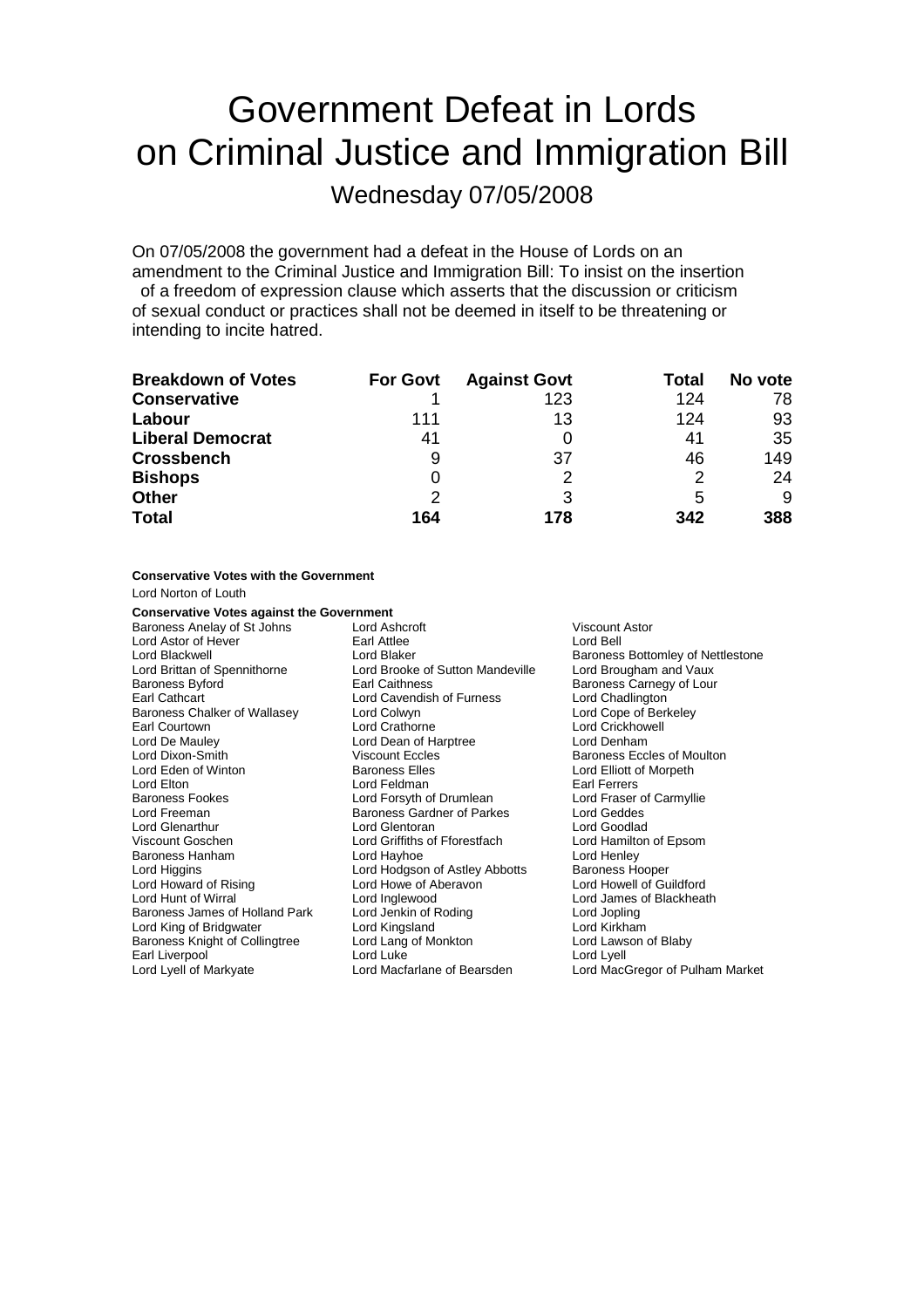# This was defeat number 21 in the parliamentary session. Lord Mackay of Clashfern Lord Marlesford

- Marlesford Lord Mawhinney<br>
Lord Mayhew of Twysden Lord McAlpine of Baroness Miller of Hendon Lord Ryder of Wensum Lord Strathclyde Lord Taylor of Holbeach<br>
Lord Trefgarne Lord Trimble Lord Wade of Chorlton
- Lord McAlpine of West Green Lord McColl of Dulwich<br>
Duke of Montrose Baroness Morris of Bolton Lord Newton of Braintree Lord Northbrook Earl Northesk Lord Palumbo **Baroness Park of Monmouth** Lord Pilkington of C<br>Baroness Platt of Writtle **Common Lord Quinton** Baroness Rawlings Baroness Platt of Writtle **Lord Quinton** Lord Communist Condess Rawlings Rawlings Condess Rawlings Condess Rawlings<br>
Lord Reav Lord Roberts of Conwy Lord Rotherwick Lord Roberts of Conwy<br>
Baroness Seccombe<br>
Lord Selkirk of Douglas Lord Selsdon **Baroness Sharples** Lord Shaw of Northstead<br>
Lord Sheikh **Baroness Shephard of Northwold** Earl Shrewsbury Lord Sheikh Baroness Shephard of Northwold Earl Shrewsbur<br>
Lord Skelmersdale Lord Sterling of Plaistow Lord Stewartby Lord Sterling of Plaistow Lord Stewart<br>Lord Taylor of Holbeach Lord Tebbit Lord Trefgarne **Lord Trimble Community Community** Baroness Trumpington<br>
Lord Tugendhat **Baroness Verma** Communication Communication **Baroness Verma Lord Waddington<br>Lord Wakeham Baroness Warsi**

# **Labour Votes with the Government**<br>Lord Acton

Baroness Ashton of Upholland Lord Bach<br>Lord Bassam of Brighton Lord Bernstein of Craigweil Lord Bassam of Brighton Lord Bernstein of Craigweil Lord Bilston Baroness Blood Text Cord Borrie Cord Borrie Cord Boyd of Duncansby<br>
Lord Bradley Lord Borrie Lord Borrie Lord Brett Lord Bradley Lord Bragg Lord Brett Lord Brooke of Alverthorpe Lord Brooks of Tremorfa Lord Burlison Lord Campbell-Savours<br>
Lord Clinton-Davis Baroness Cohen of Pimlico Lord Corbett of Castle Val Lord Clinton-Davis **Baroness Cohen of Pimlico** Lord Corbett of Castle Vale<br>
Baroness Crawley **Lord Cunningham of Felling** Lord Darzi of Denham Lord Davidson of Glen Clova Lord Davies of Oldham Lord Dubs<br>
Lord Flder Baroness Farrington of Ribbleton Lord Faulkner of Worcester Lord Elder **Baroness Farrington of Ribbleton** Lord Faulkner of Ribbleton Lord Faulkner of Bishop Auckland Baroness Gale Lord Filkin Lord Foster of Bishop Auckland<br>Lord Gayron Lord Gilbert Baroness Gould of Potternewton Lord Graham of Edmonton Lord Grantchester<br>
Lord Grocott Lord Hartison Lord Hartison Lord Hartison Lord Hart of Chilton Lord Grocott Lord Harrison Lord Hart of Chilton Baroness Hilton of Eggardon Baroness Howells of St Davids Lord Hoyle<br>
Lord Hughes of Woodside<br>
Lord Hunt of Kings Heath 
Lord Jones

Lord Jones

Lord Jones Lord Hunt of Kings Heath Lord Joffe Lord Jones Lord Layard<br>
Lord Mackenzie of Framwellgate Lord MacKenzie of Culkein Lord Mackenzie Cord Malloch-Brown Lord Mackenzie of Framwellgate Lord MacKenzie of Culkein Lord Malloch-Brown<br>
Baroness Massev of Darwen Lord Maxton Culkein Baroness McDonagh Baroness Massey of Darwen Lord Maxton Lord Maxton Baroness McDonagh<br>
Lord McIntosh of Haringey Baroness McIntosh of Hudnall Lord McKenzie of Luton Lord McIntosh of Haringey Lord Mitchell<br>
Lord Morgan Cord Morgan Baroness Morris of Yardley<br>
Lord Morris of Handsworth Baroness Morris of Yardley<br>
Lord Parekh Baroness Pitkeathley **Baroness Prosser** Baroness Quin<br>
Lord Radice **Baroness Ramsay of Cartyale** Baroness Rendell of Babergh Lord Richard **Lord Rooker** Lord Rooker **Lord Rooker** Lord Rowlands<br>
Baroness Royall of Blaisdon **Lord Sawyer** Lord Paroness Scotland of Asthal Baroness Royall of Blaisdon Lord Sawyer Conness Scotland Baroness Scotland Conness Scotland Conness Scotland O<br>
Lord Sampe Lord Snape Conness Scotland of Association Conness Scotland Conness Scotland Conness Scotland Conn Viscount Simon<br>
Lord Smith of Finsbury<br>
Lord Strabolgi Lord Taylor of Blackburn **Baroness Thornton Baroness Thornton Lord Toma**<br>Cord Triesman Lord Tunnicliffe Baroness Warwick of Undercliffe Lord Whitty Baroness Wilkins Lord Woolmer of Leeds

Lord Acton Baroness Adams of Craigielea Lord Adonis Lord Cunningham of Felling<br>Lord Davies of Oldham Lord Haworth<br>
Baroness Hollis of Heigham<br>
Baroness Hollis of Heigham Lord Howarth of Newport Lord King of West Bromwich Baroness Morris of Yardley **Lord Parekh**<br>Baroness Prosser **Baroness Quin** Baroness Ramsay of Cartvale Lord Tunnicliffe **Baroness Turner of Camden**<br>
Lord West of Spithead **Baroness Whitaker** 

Baroness Oppenheim-Barnes<br>Lord Pilkington of Oxenford

Lord Archer of Sandwell<br>Lord Barnett Baroness Golding Lord Strabolgi **Conflue Communist Baroness Symons of Vernham Dean**<br>Baroness Thornton **Baroness Symons Confluence Communisty**